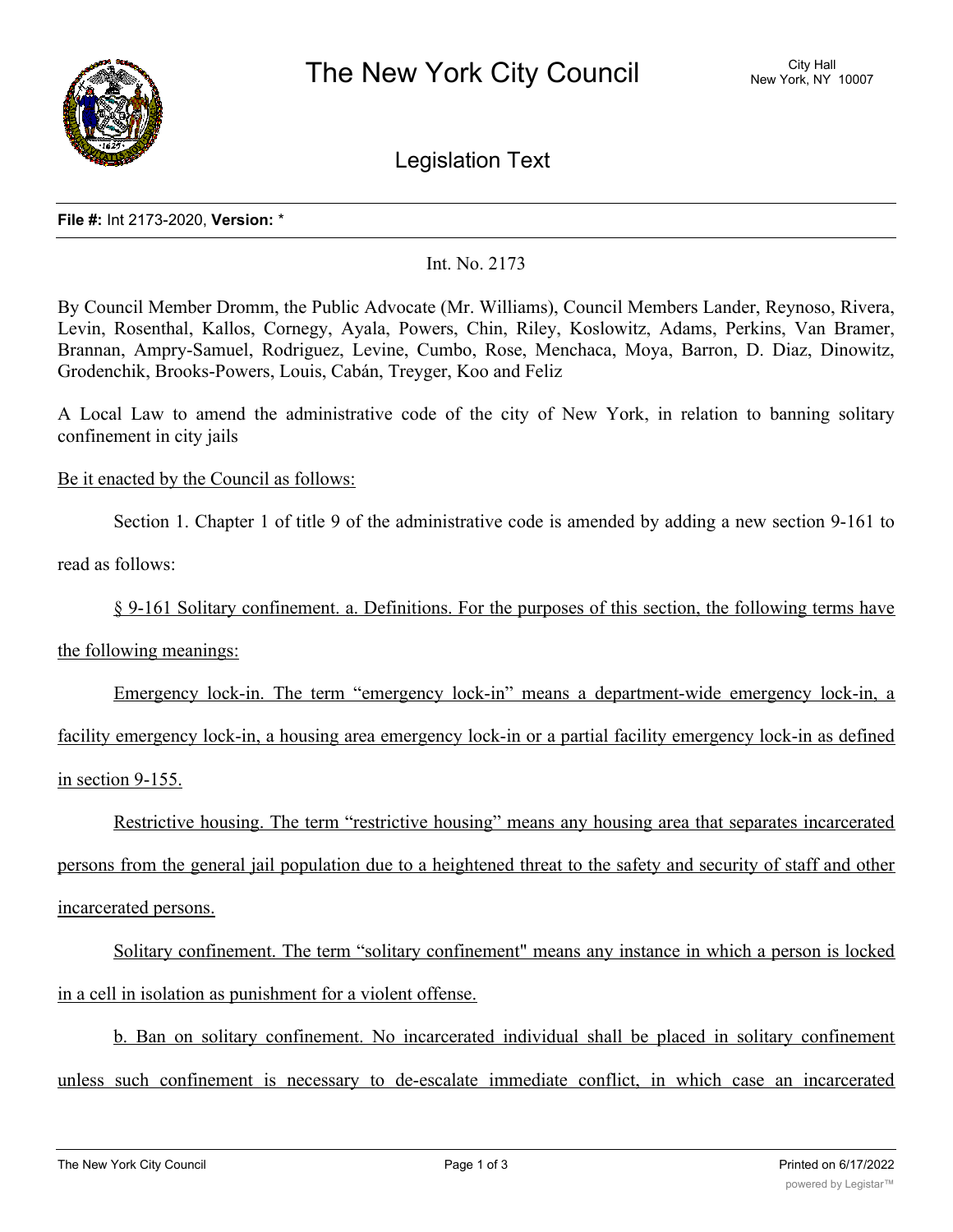individual may be placed in such confinement for no longer than four hours immediately following such conflict.

c. Reporting on solitary confinement. For each instance an incarcerated person is placed in solitary confinement, the department shall prepare an incident report that includes a detailed description of why isolation was necessary to de-escalate immediate conflict and the length of time the incarcerated individual was placed in solitary confinement. Within 15 days of the end of each quarter of the fiscal year, the department shall provide the council and the board of correction all such reports and post all such reports on the department's website with any identifying information redacted.

d. Restrictive housing.

1. No incarcerated individual shall be placed in restrictive housing until a hearing on such placement is held pursuant to the rules of the board of correction. Incarcerated individuals shall have the right to be represented by legal counsel for such hearings, which shall be provided by the department if such individual does not have their own counsel. Such legal counsel shall be provided adequate time to prepare for such hearings.

2. No incarcerated individual shall be placed in restrictive housing for longer than four months in any 12 month period.

3. The placement of an incarcerated individual in restrictive housing shall be reviewed every 15 days to determine whether the incarcerated person continues to present a significant threat to the safety and security of the facility if housed outside restrictive housing.

4. Individuals placed in restrictive housing shall have comparable interaction with other individuals and comparable amenities to those housed outside restrictive housing.

5. The department shall utilize programming that addresses the unique needs of those in restrictive housing, and staff in restrictive housing units shall be trained in de-escalation techniques, conflict resolution, the use of force, and related topics to address the unique needs of those in restrictive housing units.